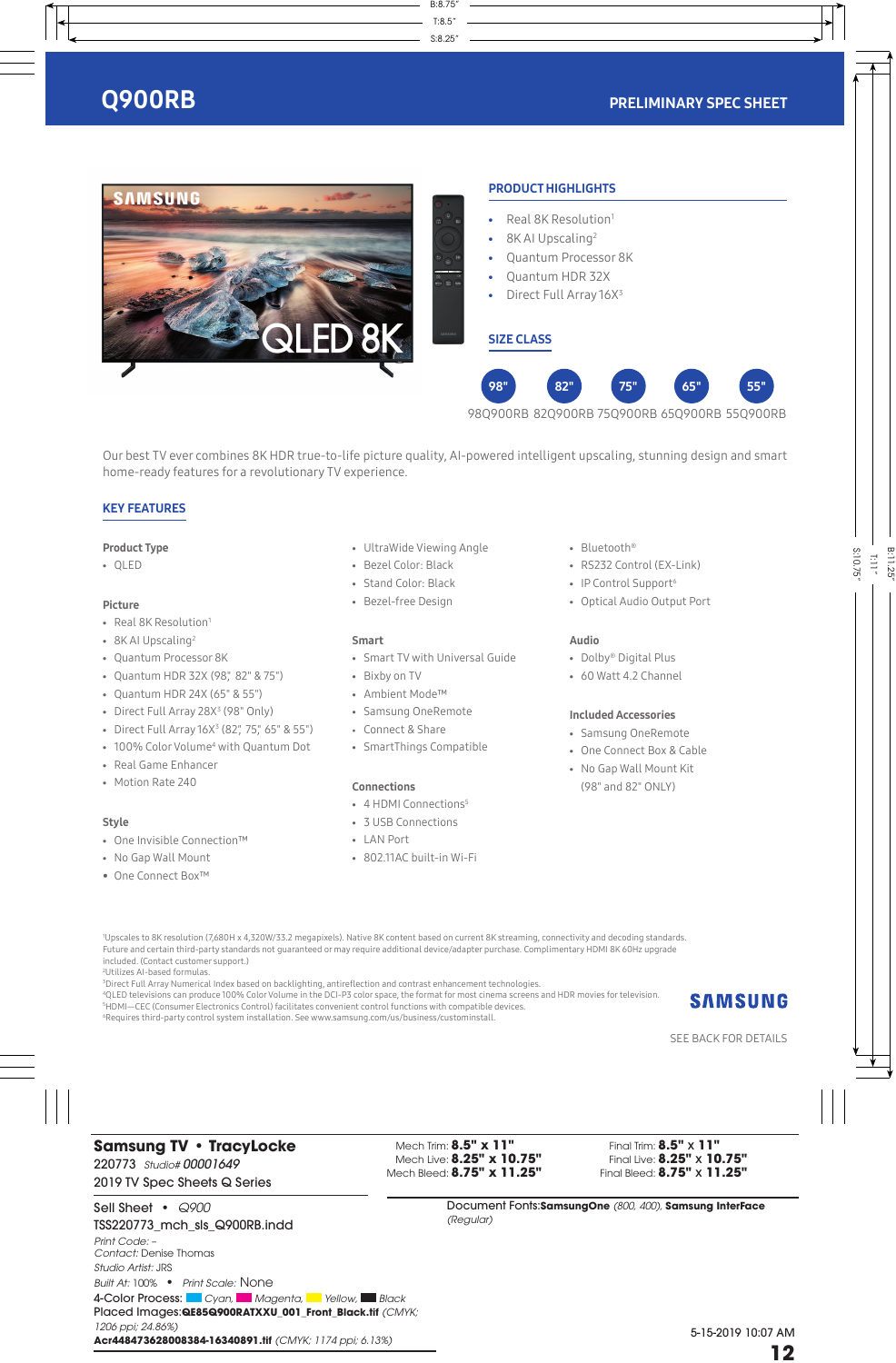# **KEY FEATURES** (page 1 of 2)

# Picture

# Real 8K Resolution1

With exceptional depth of detail, our real 8K resolution will draw you in to the picture.

8K AI Upscaling2 A revolutionary upscale remasters today's content into stunning 8K.

# Quantum Processor 8K

Our most powerful processor delivers the ultimate picture, sound and smart experience.

# Quantum HDR 32X

The best Samsung HDR picture, from brilliant color to the deepest, darkest details.

# Quantum HDR 24X (65" & 55")

Intensely deep colors and super-fine details are illuminated with astounding cinematic clarity.

# Direct Full Array 28X<sup>3</sup> (98")

Concentrated zones of precision-controlled LEDs display ultradeep blacks and pure whites.

# Direct Full Array 16X<sup>3</sup> (82", 75", 65" & 55")

Concentrated zones of precision-controlled LEDs display ultra-deep blacks and pure whites.

### 100% Color Volume<sup>4</sup> with Quantum Dot

Over a billion shades of brilliant color—powered by Quantum Dots—deliver our most realistic picture.

# Real Game Enhancer

Helps prevent tearing and stuttering, giving you smooth, lifelike visuals along with cinematic sound.7

### Motion Rate 240

Enjoy smooth, crisp action even in the fastest scenes.

### HDR Formats Supported

HDR10 (Static MetaData), HDR10+ (Dynamic MetaData), HLG (Hybrid Log Gamma). All Samsung 4K UHD TVs also meet the CTA HDR-Compatible Definition.

# **Style**

# One Invisible Connection™

One slim cable combines your power and video gear into a single connection to the TV.

### No Gap Wall Mount

Hang your TV snug to the wall with the No Gap Wall Mount™8 that's easy to install and adjust.

### One Connect Box™

Connects your components to one separate box, not to the back of the TV.9

# UltraWide Viewing Angle

Engineered to reduce glare and enhance color, providing a vibrant picture no matter where you sit.

# Smart

## Smart TV with Universal Guide

Our simple on-screen guide is an easy way to find streaming content and live TV shows.

# Bixby on TV

Control your TV with just your voice.10

# Ambient Mode™

Complements your space by turning a blank screen into enticing visuals or at-a-glance news.<sup>11</sup>

### Samsung OneRemote

The sleek and slim OneRemote automatically detects and controls all compatible connected devices and content.12

### Connect & Share

Sync your TV to your compatible smartphone to access and control your content on the big screen.

# SmartThings Compatible

Experience more than TV, with a dashboard for seamlessly controlling your smart home devices and appliances.

7 Excludes FreeSync™ on 49" and below Samsung TVs.

8 A small gap between the wall and TV may occur if the wall is not 100% flat or is constructed off-angle to the floor or if installed incorrectly. 9 One Connect Box may vary by model.

<sup>10</sup>Bixby voice command recognizes English (U.S.), Mandarin Chinese and Korean. Not all accents, dialects and expressions are recognized. The list of features that can be controlled by voice commands via Bixby will continue to expand. Mobile functionality compatible with Samsung Galaxy 8 series or higher with Bixby function. Samsung account log-in and data network (Wi-Fi or internet connection) required to fully operate Bixby features. 11Background feature accuracy may vary based on TV location and is dependent on wall designs, patterns and/or colors. SmartThings app on a mobile device (Android, iOS) is required for some functionality. App features may be limited at launch; please continue to check for updates. <sup>12</sup>Remote color and design may vary by model.

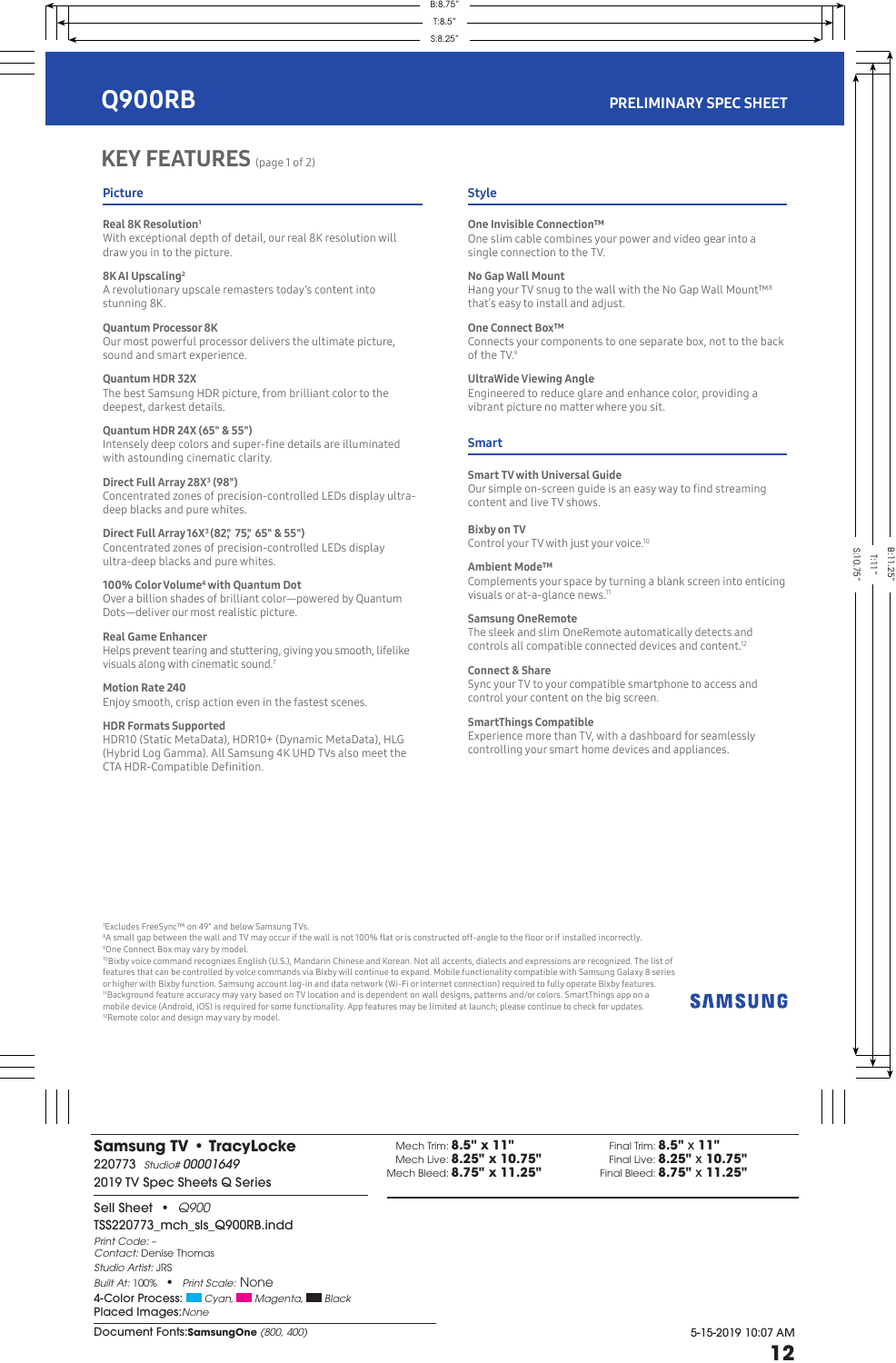# KEY FEATURES (page 2 of 2)

# **Connections**

# HDMI

Enjoy higher-quality audio and video with an HDMI connection that transmits both signals over a single cable. Compatible with next generation Ultra HD Blu-ray™ players and HDR content decoding. Includes 1 Audio Return Channel (ARC).

# Wi-Fi

Enjoy your favorite on-demand content seamlessly through your existing network with built-in Wi-Fi (802.11AC).

# Audio

# Dolby® Digital Plus

Enjoy the ultimate digital sound quality on all your favorite movies, TV shows and streaming content. Dolby Digital Plus optimizes your entertainment experience with enhanced sound richness and clarity.

# Included Accessories

Samsung OneRemote (TM-1950C) One Connect Box™ One Invisible Connection™ Cable No Gap Wall Mount Kit (98" and 82" ONLY)

©2019 Samsung Electronics America, Inc. Samsung and Samsung SMART TV are both trademarks or registered trademarks of Samsung Electronics Co., Ltd. All other brand, product and service names and logos are marks and/or registered trademarks of their respective owners. Screen images are simulated. Some devices may require internet access. Apps may vary by product model. 4K UHD launch timing may vary by provider. Selection of 4K UHD content subject to individual content provider availability. Only select titles are available in 4K UHD.

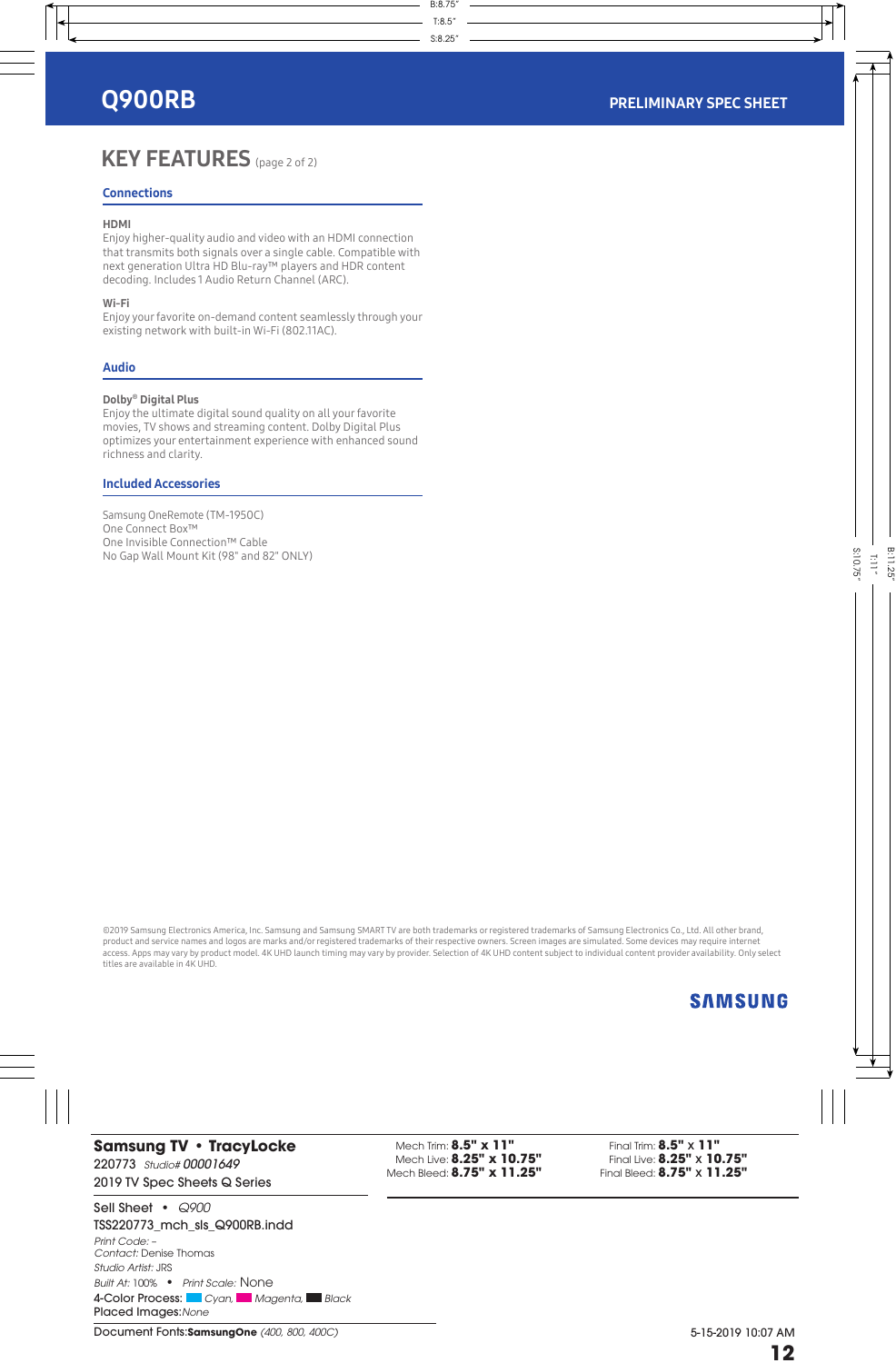# MODELS

MODEL: QN98Q900RB ORDER CODE: QN98Q900RBFXZA

SCREEN SIZE CLASS: 98"

SCREEN DIAGONAL MEASUREMENT: 97.5"

UPC CODE: 887276331317

COUNTRY OF ORIGIN: Vietnam

### DIMENSIONS (INCHES W x H x D):

- TV WITHOUT STAND:  $86 \times 49 \times 1.6$
- **TV WITH STAND: 86 x 52.1 x 18.2**
- SHIPPING: 93.3 x 55.3 x 13.8
- STAND FOOTPRINT: 0.7 x 18.2 x 10.3 (2 pcs.)

# WEIGHT (LB):

- TV WITHOUT STAND: 187.2
- TV WITH STAND: 192
- SHIPPING: 267

VESA SUPPORT: Yes (600mm x 400mm)

# ACCESSORIES INCLUDED IN BOX:

- REMOTE MODEL: TM-1950C
- ONE CONNECTION BOX (WxHxD)(inch):  $15.5 \times 3.2 \times 7$
- OCB FIBER OPTICAL CABLE LENGTH: 5M (16.4 ft)
- NO GAP WALL MOUNT KIT

MODEL: QN82Q900RB ORDER CODE: QN82Q900RBFXZA

SCREEN SIZE CLASS: 82"

SCREEN DIAGONAL MEASUREMENT: 81.5"

UPC CODE: 887276320236

COUNTRY OF ORIGIN: Mexico

#### DIMENSIONS (INCHES W x H x D):

- $\cdot$  TV WITHOUT STAND: 72.2  $\times$  41.6  $\times$  1.4
- $\cdot$  TV WITH STAND: 72.2  $\times$  44  $\times$  15.7
- SHIPPING: 80.3 x 48.2 x 10.2
- STAND FOOTPRINT: 0.6 x 15.7 x 10.3 (2 pcs.)

### WEIGHT (LB):

- TV WITHOUT STAND: 110.2
- TV WITH STAND: 112.9
- SHIPPING: 170

VESA SUPPORT: Yes (600mm x 400mm)

# ACCESSORIES INCLUDED IN BOX:

- REMOTE MODEL: TM-1950C
- ONE CONNECTION BOX (WxHxD)(inch):  $15.5 \times 3.2 \times 7$
- OCB FIBER OPTICAL CABLE LENGTH: 5M (16.4 ft)
- NO GAP WALL MOUNT KIT

# **SAMSUNG**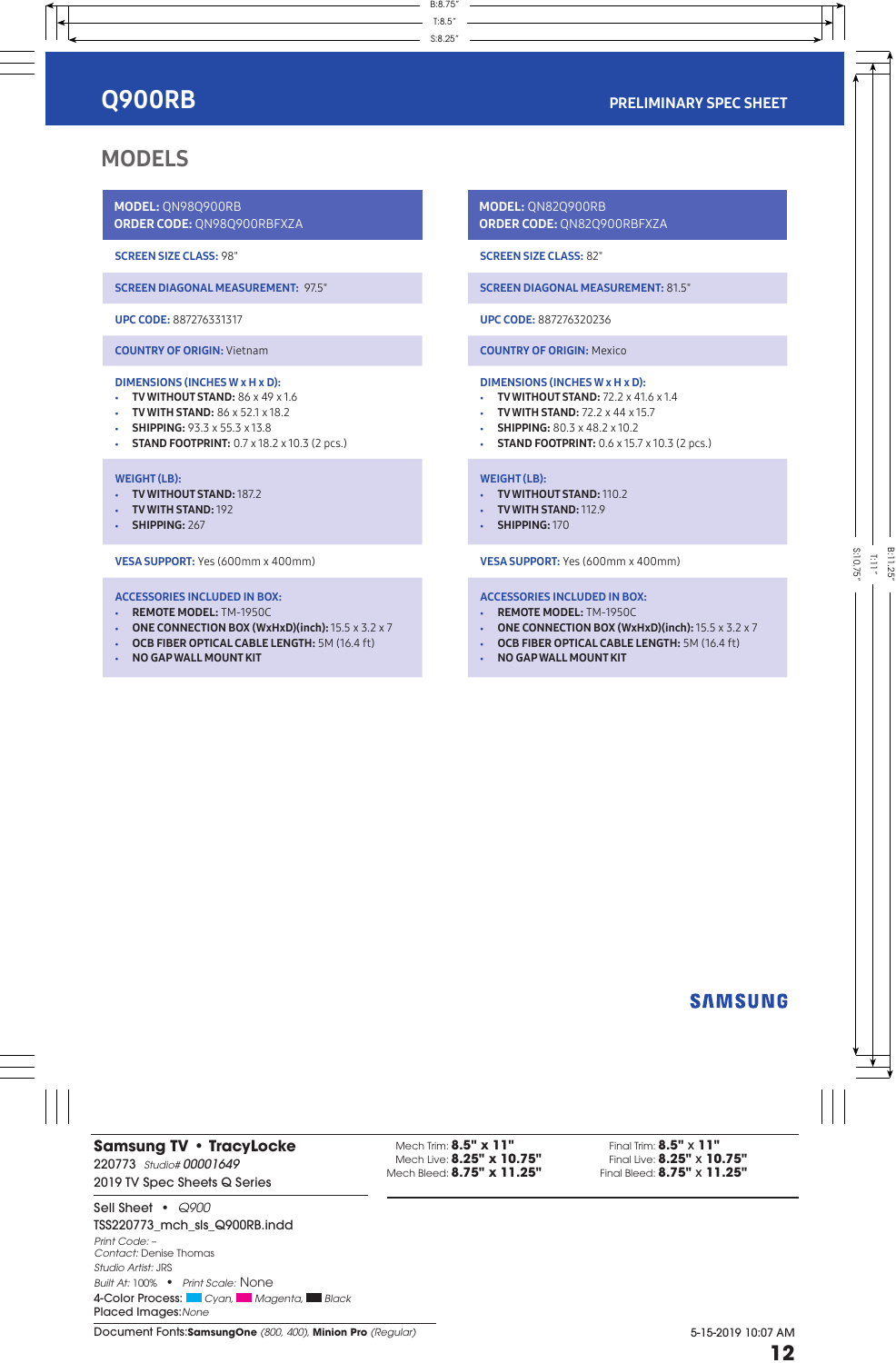# MODELS

MODEL: QN75Q900RB ORDER CODE: QN75Q900RBFXZA

SCREEN SIZE CLASS: 75"

SCREEN DIAGONAL MEASUREMENT: 74.5"

UPC CODE: 887276320212

COUNTRY OF ORIGIN: Mexico

### DIMENSIONS (INCHES W x H x D):

- $\cdot$  TV WITHOUT STAND: 66 x 38 x 1.4
- **TV WITH STAND: 66 x 40.4 x 13.3**
- SHIPPING: 73.4 x 43.8 x 9.6
- **STAND FOOTPRINT:** 0.5 x 13.3 x 9.5 (2 pcs.)

# WEIGHT (LB):

- TV WITHOUT STAND: 92.8
- TV WITH STAND: 95.5
- **SHIPPING:** 134.3

VESA SUPPORT: Yes (400mm x 400mm)

# ACCESSORIES INCLUDED IN BOX:

- REMOTE MODEL: TM-1950C
- ONE CONNECTION BOX (WxHxD)(inch):  $15.5 \times 3.2 \times 7$
- OCB FIBER OPTICAL CABLE LENGTH: 5M (16.4 ft)
- NO GAP WALL MOUNT KIT

MODEL: QN65Q900RB ORDER CODE: QN65Q900RBFXZA

SCREEN SIZE CLASS: 65"

SCREEN DIAGONAL MEASUREMENT: 64.5"

UPC CODE: 887276320175

COUNTRY OF ORIGIN: Mexico

#### DIMENSIONS (INCHES W x H x D):

- TV WITHOUT STAND: 57.2 x 32.9 x 1.4
- TV WITH STAND:  $57.2 \times 35.4 \times 12$
- SHIPPING: 63.8 x 38.6 x 7.7
- **STAND FOOTPRINT:** 0.5 x 12 x 9.1 (2 pcs.)

### WEIGHT (LB):

- TV WITHOUT STAND: 66.6
- TV WITH STAND: 68.8
- SHIPPING: 95

VESA SUPPORT: Yes (400mm x 400mm)

# ACCESSORIES INCLUDED IN BOX:

- REMOTE MODEL: TM-1950C
- ONE CONNECTION BOX (WxHxD)(inch):  $15.4 \times 2.6 \times 5.1$
- OCB FIBER OPTICAL CABLE LENGTH: 5M (16.4 ft)
- NO GAP WALL MOUNT KIT

# **SAMSUNG**